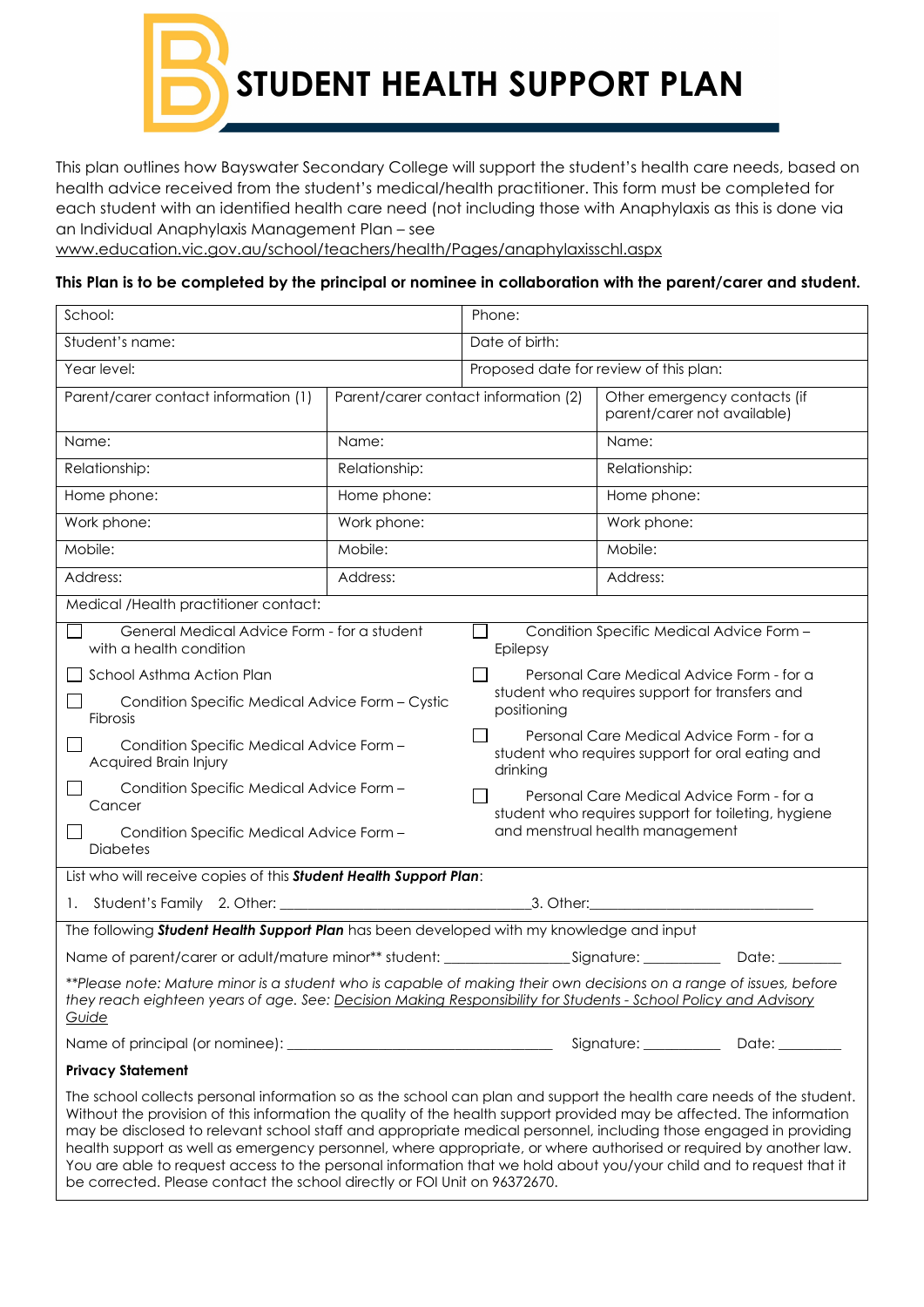## **HOW THE SCHOOL WILL SUPPORT THE STUDENT'S HEALTH CARE NEEDS**

Student's name: Date of birth:  $\vert$  Year level: What is the health care need identified by the student's medical/health practitioner? Other known health conditions: When will the student commence attending school?

Detail any actions and timelines to enable attendance and any interim provisions:

**Below are some questions that may need to be considered when detailing the support that will be provided for the student's health care needs. These questions should be used as a guide only.**

| Support            | What needs to be considered?                                                                                                                  | Strategy - how will the school support the<br>student's health care needs?                                                                                                                                                      | Person<br>Responsible<br>for ensuring<br>the support |
|--------------------|-----------------------------------------------------------------------------------------------------------------------------------------------|---------------------------------------------------------------------------------------------------------------------------------------------------------------------------------------------------------------------------------|------------------------------------------------------|
| Overall<br>Support | Is it necessary to provide the<br>support during the school day?                                                                              | For example, some medication can be<br>taken at home and does not need to be<br>brought to the school.                                                                                                                          |                                                      |
|                    | How can the recommended<br>support be provided in the<br>simplest manner, with minimal<br>interruption to the education<br>and care program?  | For example, students using nebulisers can<br>often learn to use puffers and spacers at<br>school.                                                                                                                              |                                                      |
|                    | Who should provide the support?                                                                                                               | For example, the principal should conduct<br>a risk assessment for staff and ask:                                                                                                                                               |                                                      |
|                    |                                                                                                                                               | Does the support fit with assigned staff<br>duties, the scope of their position, and basic<br>first aid training (see the Department's First<br><b>Aid Policy</b><br>www.education.vic.gov.au/hrweb/ohs/hea<br>Ith/firstaid.htm |                                                      |
|                    |                                                                                                                                               | Are additional or different staffing or<br>training arrangements required?                                                                                                                                                      |                                                      |
|                    | How can the support be<br>provided in a way that respects<br>dignity, privacy, comfort and<br>safety and enhances learning?                   | For example, detail the steps taken to<br>ensure that the support provided respects<br>the student's dignity, privacy, comfort<br>and safety and enhances learning.                                                             |                                                      |
| <b>First Aid</b>   | Does the medical/health<br>information highlight any                                                                                          | Discuss and agree on the individual first aid<br>plan with the parent/carer.                                                                                                                                                    |                                                      |
|                    | individual first aid requirements<br>for the student, other than basic<br>first aid?                                                          | Ensure that there are sufficient staff trained<br>in basic first aid (see the Department's First<br><b>Aid Policy</b><br>www.education.vic.gov.au/hrweb/ohs/hea<br>Ith/firstaid.htm                                             |                                                      |
|                    |                                                                                                                                               | Ensure that all relevant school staff are<br>informed about the first aid response for<br>the student.                                                                                                                          |                                                      |
|                    | Are there additional training<br>modules that staff could                                                                                     | Ensure that relevant staff undertake the<br>agreed additional training                                                                                                                                                          |                                                      |
|                    | undertake to further support the<br>student, such as staff involved with<br>excursions and specific<br>educational programs or<br>activities? | Ensure that there are contingency<br>provisions in place (whilst awaiting the staff<br>member to receive training), to facilitate<br>the student's attendance at school.                                                        |                                                      |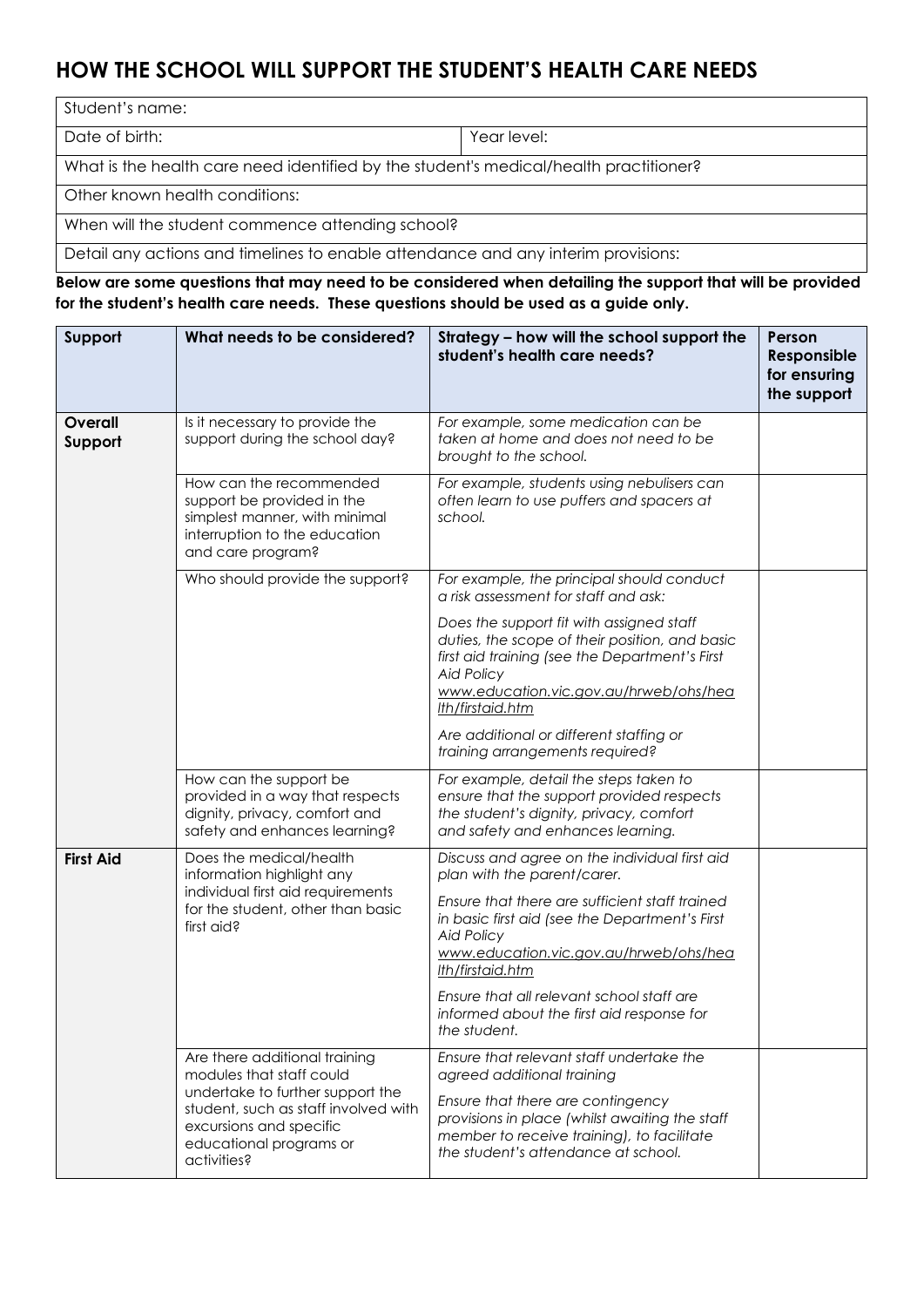| Support                                                 | What needs to be considered?                                                                                              | Strategy - how will the school support the<br>student's health care needs?                                                                                                                                                                                                                                                                                                                                                                        | Person<br>Responsible<br>for ensuring<br>the support |
|---------------------------------------------------------|---------------------------------------------------------------------------------------------------------------------------|---------------------------------------------------------------------------------------------------------------------------------------------------------------------------------------------------------------------------------------------------------------------------------------------------------------------------------------------------------------------------------------------------------------------------------------------------|------------------------------------------------------|
| <b>Complex</b><br>medical<br>needs                      | Does the student have a complex<br>medical care need?                                                                     | Is specific training required by relevant<br>school staff to meet the student's complex<br>medical care need?                                                                                                                                                                                                                                                                                                                                     |                                                      |
|                                                         |                                                                                                                           | The Schoolcare Program enables students<br>with ongoing complex medical needs to<br>have their health care requirements met<br>safely at school. This program is available to<br>students who would be unable to attend<br>school without the procedure being<br>performed by appropriately trained staff.<br>Following the referral process, RCH nurses<br>will attend your school and provide<br>specialist training to nominated school staff. |                                                      |
|                                                         |                                                                                                                           | Further information about the Schoolcare<br>Program may be found in the Schoolcare<br>Program Guidelines and Referral form at:<br>www.education.vic.gov.au/school/teacher<br>s/learningneeds/Pages/programsupp.aspx                                                                                                                                                                                                                               |                                                      |
| Personal<br>Care                                        | Does the medical/health<br>information highlight a predictable<br>need for additional support with<br>daily living tasks? | Detail how the school will support the<br>student's personal care needs, for example<br>in relation to nose blowing, washing hands,<br>toileting care (including menstrual health<br>management and other aspects of<br>personal hygiene)                                                                                                                                                                                                         |                                                      |
|                                                         |                                                                                                                           | Would the use of a care and learning plan<br>for toileting or hygiene be appropriate?                                                                                                                                                                                                                                                                                                                                                             |                                                      |
| Routine<br>Supervision<br>for health-<br>related safety | the<br>student<br>require<br>Does<br>medication to be administered<br>and/or stored at the School?                        | Ensure that the parent/carer is aware of the<br>school's policy on medication<br>management.<br>Ensure that written advice is received.<br>ideally from the student's medical/health                                                                                                                                                                                                                                                              |                                                      |
|                                                         |                                                                                                                           | practitioner for appropriate storage and<br>administration of the medication – via the<br>Department's Medication Authority Form.                                                                                                                                                                                                                                                                                                                 |                                                      |
|                                                         |                                                                                                                           | Ensure that a medication log or equivalent<br>official medications register is completed by<br>the person administering the taking of the<br>medication.                                                                                                                                                                                                                                                                                          |                                                      |
|                                                         | Are there any facilities issues that<br>need to be addressed?                                                             | Ensure the school's first aid room/sick bay<br>and its contents provide the minimum<br>requirements and discuss whether other<br>requirements can be facilitated in this room<br>to meet the student's health care needs.                                                                                                                                                                                                                         |                                                      |
|                                                         |                                                                                                                           | Ensure the school provides necessary<br>reasonable adjustments to assist a student<br>who requires a wheelchair or other<br>technical support. Discuss requirements and<br>possible modifications with the<br>parent/carer/student.                                                                                                                                                                                                               |                                                      |
|                                                         | Does the student require<br>assistance by a visiting nurse,<br>physiotherapist, or other health<br>worker?                | Detail who the worker is, the contact staff<br>member and how, when and where they<br>will provide support.<br>Ensure that the school provides a facility                                                                                                                                                                                                                                                                                         |                                                      |
|                                                         |                                                                                                                           | which enables the provision of the health<br>service.                                                                                                                                                                                                                                                                                                                                                                                             |                                                      |